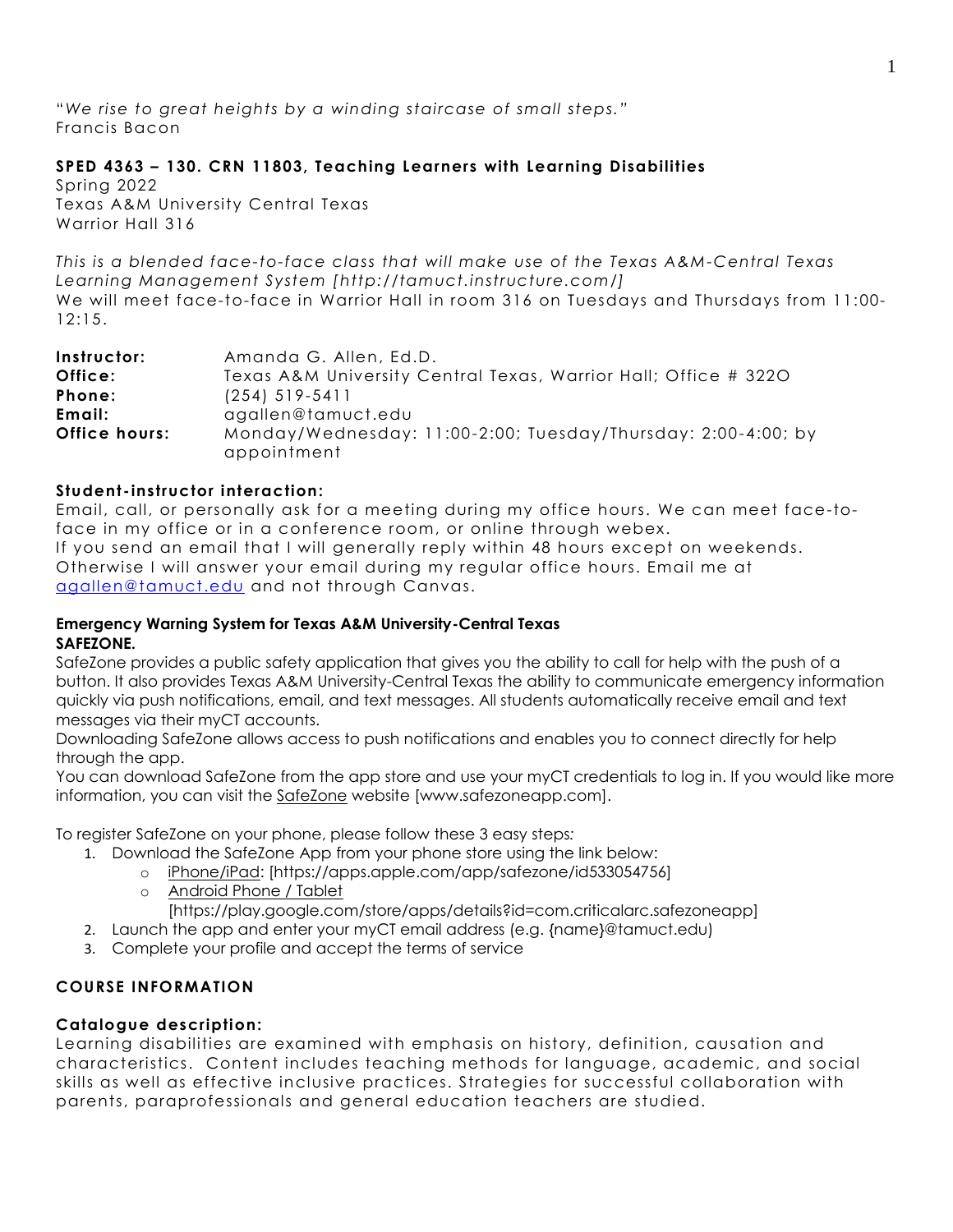## **Course objective/Course understandings :**

The student will develop a basic understanding of the needs of students with learning disabilities.

The student will define appropriate inclusionary and non-inclusionary strategies and practices for students with learning disabilities.

#### **Student Learning Outcomes**

Upon completion of this course, the student will be able to:

- 1. Develop appropriate IEP goals and objectives for students with learning disabilities.
- 2. Demonstrate how to organize a special education classroom for instruction.
- 3. Demonstrate how to document progress on IEP goals and objectives.
- 4. Demonstrate collaboration strategies with general education teachers.

5. Utilize technology ethically and legally.

### **Competency and Goals Statements:**

*Special education standards are found at the end of the syllabus*

### **RESOURCES**

#### **Required text**

Mercer, C. D., Mercer, A. R., & Pullen, P. C. (2011). *Teaching students with learning problems*   $(8<sup>th</sup>$  ed.). Pearson.

#### **Suggested resource**

Fletcher, R. & Portalupi, J. (2001). Writing workshops: The essential guide. Heinemann.

### **Assessment Components**

### *Quizzes, etc.* (8 @ *3 pts. /each*) **SLO 1-5; Domain III**

Complete quizzes on material you have read and and what we have covered in class.

#### *Complete a final exam (30 pts.)* **SLO 1-5**

Construct three tangible, hands-on activities for students with disabilities. One will be in an academic content area, one will be an emotional or behavioral activity, and the third will be a classroom management activity . Write an objective for which each activity may address. You will give an informal presentation of your activities. Further instruction will be provided

#### *Films (5 pts./ea.)* **SLO 1-5**

Watch and reflect on the following films. Prompts and rubrics will be provided in Canvas.

- *It's so Much Work to Be Your Friend*
- *Last One Picked, First One Picked On*

#### *Writing Workshop (26 pts.)* **SLO 1, 4**

Complete a writing product according to the Writing Workshop. During the process, peers will develop objectives to improve and enrich others' products.

#### *Professionalism (10)*

Professionalism includes but is not limited to

- Attending class
- Being prepared for class by reading the chapters and answering chapter questions
- Actively participating in class
- Completing and submitting assignments on time
- Communicating appropriately with your professors, your colleagues, and other professionals at the appropriate times and in a timely manner
- Following the TExES Code of Ethics and the TAMUCT Student Code of Ethics and the the standards, policies, and requirements stated throughout the syllabus.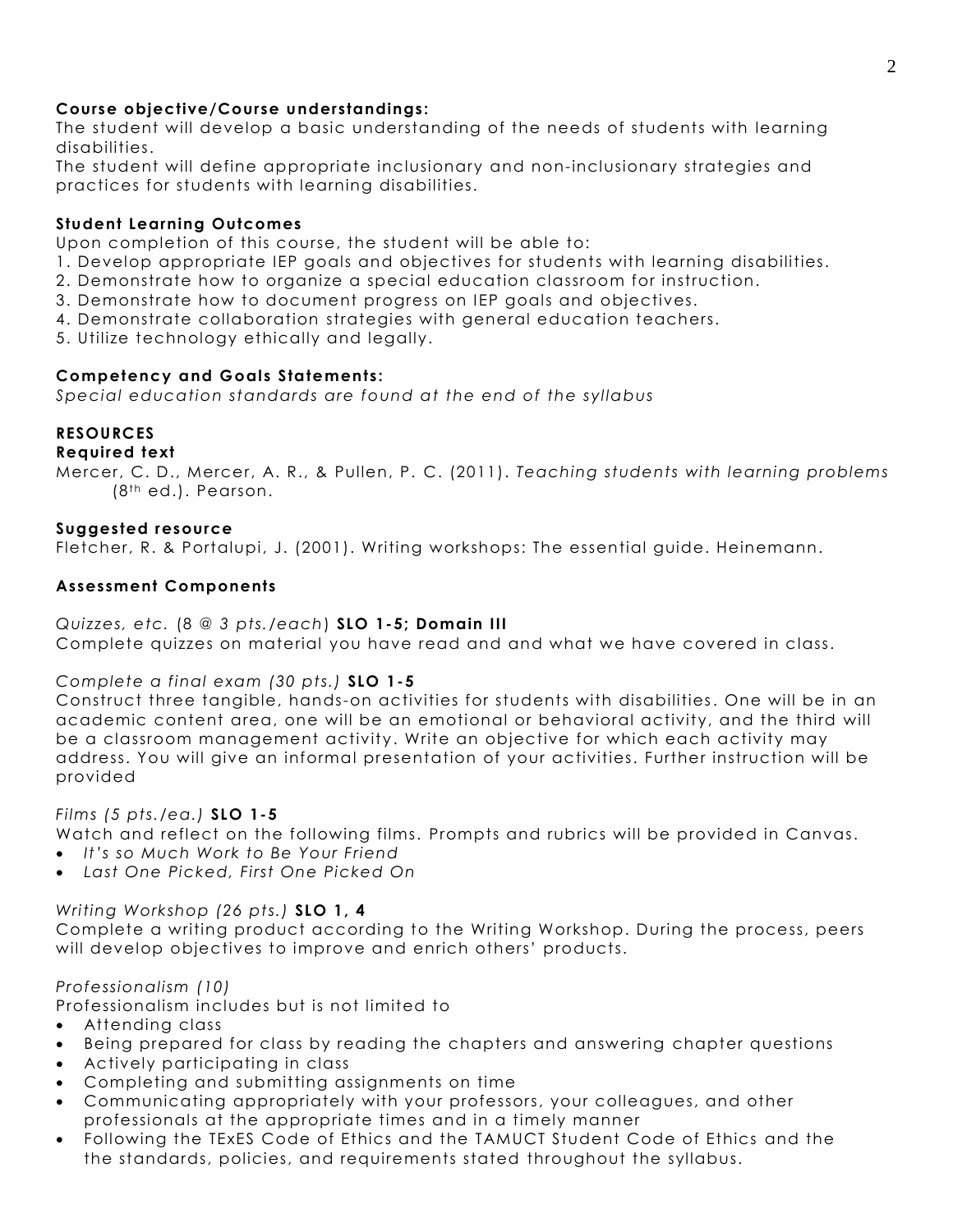*Most work will be word-processed and double-spaced***.** *They will be on the front side of the page only.* 

*Use person- first language* **in all documentation. (State the person before the disability. (***student with a disability* rather than *the disabled student)*

*Use correct grammar, mechanics, structure, and clarity.*

**Points will be deducted for these errors.** 

| Assignment                           | <b>Points</b> | <b>Grading Scale</b> |
|--------------------------------------|---------------|----------------------|
| Quizzes, etc.                        | 24            | $90 - 100 - A$       |
| Writing Workshop                     | 26            | $80 - 89 - B$        |
| It's So Hard to Be Your Friend       |               | $70 - 79 - C$        |
| Last One Picked, First One Picked On |               | $60 - 69 - D$        |
| Activities (Final Exam)              | 30            | 59 > F               |
| Professionalism                      | 10            |                      |
| <b>TOTAL</b>                         | 100           |                      |

#### **Posting of Grades**

Grades will be posted on Canvas.

\*If your computer or other device is being defiant, eating your homework, or exhibiting other inappropriate behaviors, use the TAMUCT computer lab, the TAMUCT library, or a local library to complete your assignments or attend class. You may also email copie s of assignments to me, or print hard copies of your assignments and bring them to me if necessary. All media are due on the same day at the same time.

#### **Grading Policies: Late Work:**

The professor will deduct 10% of the possible points if an assignment is past due. Ten percent will be deducted each additional day the assignment is late. Supplemental assignments are not available. Be aware of the time and date each assignment is due.

Late work will be accepted without penalty only under extreme extenuating circumstances. This information will be communicated to the professor in a timely manner (no more than two days after the due date) and directly from the student who will be or who is absent. The professor will not accept information from another student. If extenuating circumstances prevent a student from completing an assignment(s) by the due date, medical or other documentation is required.

# **COURSE OUTLINE AND UNIVERSITY CALENDAR**

#### **Complete Course Calendar**

*The course calendar is on a separate Canvas page.*

#### **Important University Dates**

The following link will take you to the current Academic Calendar. You will need to cut and paste the link into your browser.

*<https://www.tamuct.edu/registrar/academic-calendar.html>*

TECHNOLOGY REQUIREMENTS AND SUPPORT:

#### **Technology Requirements**

This course will use the A&M-Central Texas Instructure Canvas learning management system. We strongly recommend the latest versions of Chrome or Firefox browsers. Canvas no longer supports any version of Internet Explorer.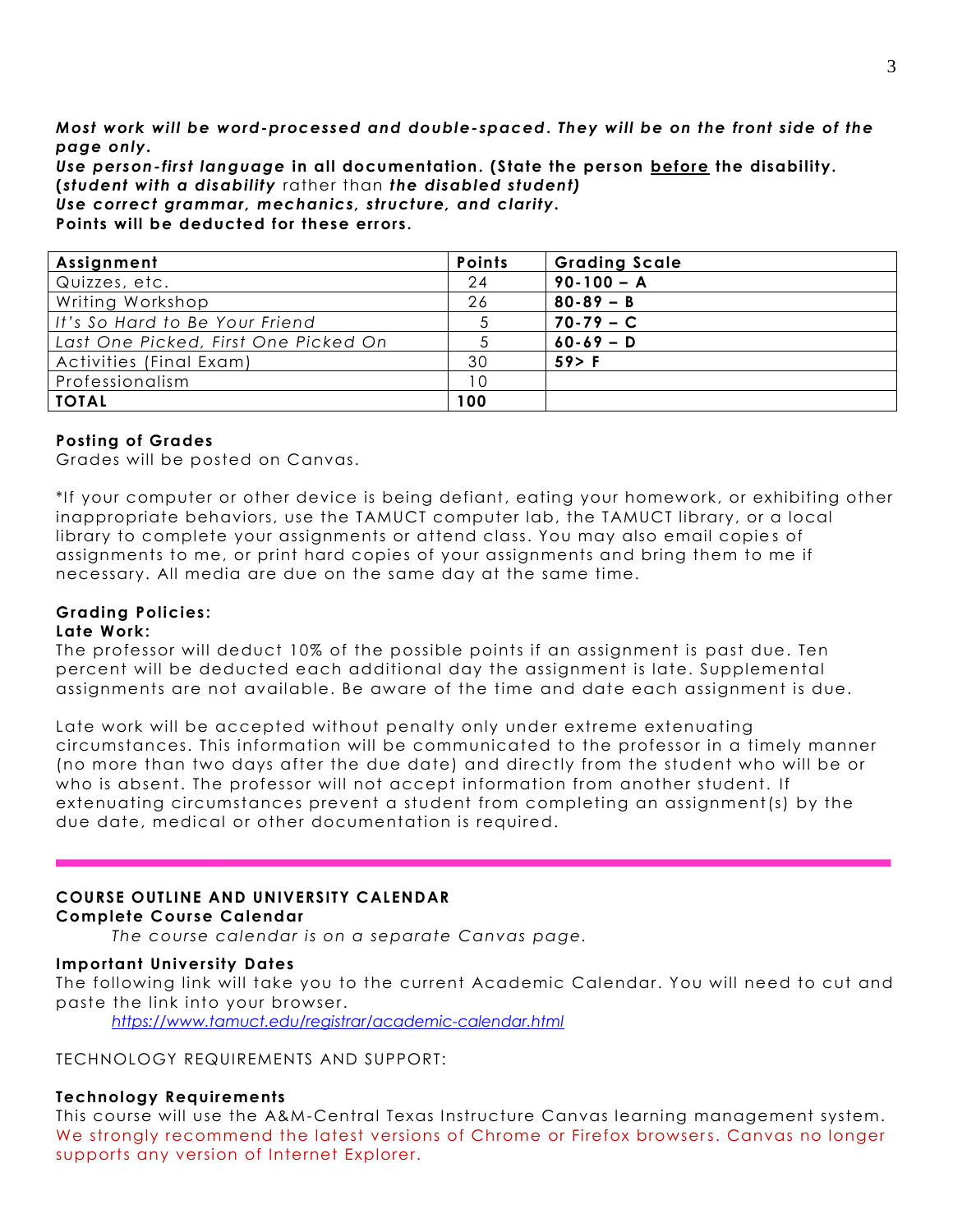Logon to A&M-Central Texas Canvas [https://tamuct.instructure.com/] or access Canvas through the TAMUCT Online link in myCT [https://tamuct.onecampus.com/]. You will log in through our Microsoft portal.

Username: Your MyCT email address. Password: Your MyCT password

### **Canvas Support**

Use the Canvas Help link, located at the bottom of the left -hand menu, for issues with Canvas. You can select "Chat with Canvas Support," submit a support request through "Report a Problem," or call the Canvas support line: 1 -844-757-0953.

For issues related to course content and requirements, contact your instructor.

### **Online Proctored Testing**

A&M-Central Texas uses Proctorio for online identity verification and proctored testing. This service is provided at no direct cost to students. If the course requires identity verification or proctored testing, the technology requirements are: Any computer meeting the minimum computing requirements, plus web camera, speaker, and microphone (or headset). Proctorio also requires the Chrome web browser with their custom plug in.

### **Other Technology Support**

For log-in problems, students should contact Help Desk Central 24 hours a day, 7 days a week Email: [helpdesk@tamu.edu](mailto:helpdesk@tamu.edu)

Phone: (254) 519-5466 [Web Chat:](http://hdc.tamu.edu/) [http://hdc.tamu.edu] *Please let the support technician know you are an A&M-Central Texas student.*

# **UNIVERSITY RESOURCES, PROCEDURES, AND GUIDELINES**

#### **Drop Policy**

If you discover that you need to drop this class, you must complete the [Drop Request](https://dynamicforms.ngwebsolutions.com/casAuthentication.ashx?InstID=eaed95b9-f2be-45f3-a37d-46928168bc10&targetUrl=https%3A%2F%2Fdynamicforms.ngwebsolutions.com%2FSubmit%2FForm%2FStart%2F53b8369e-0502-4f36-be43-f02a4202f612) Dynamic Form through Warrior Web.

[https://dynamicforms.ngwebsolutions.com/casAuthentication.ashx?InstID=eaed95b9 -f2be-45f3-a37d-

46928168bc10&targetUrl=https%3A%2F%2Fdynamicforms.ngwebsolutions.com%2FSubmit%2FFo rm%2FStart%2F53b8369e-0502-4f36-be43-f02a4202f612].

Faculty cannot drop students; this is always the responsibility of the student. The Registrar's Office will provide a deadline on the Academic Calendar for which the form must be completed. Once you submit the completed form to the Registrar's Office, you must go into Warrior Web and confirm that you are no longer enrolled. If you still show as enrolled, FOLLOW-UP with the Registrar's Office immediately. You are to attend class until the procedure is complete to avoid penalty for absence. Should you miss the drop deadline or fail to follow the procedure, you will receive an F in the course, which may affect your financial aid and/or VA educational benefits.

#### **Academic Integrity**

Texas A&M University-Central Texas values the integrity of the academic enterprise and strives for the highest standards of academic conduct. A&M-Central Texas expects its students, faculty, and staff to support the adherence to high standards of personal and scholarly conduct to preserve the honor and integrity of the creative community. Any deviation by students from this expectation may result in a failing grade for the assignment and potentially a failing grade for the course. All academic misconduct concerns will be referred to the Office of Student Conduct. When in doubt on collaboration, citation, or any issue, please contact your instructor before taking a course of action.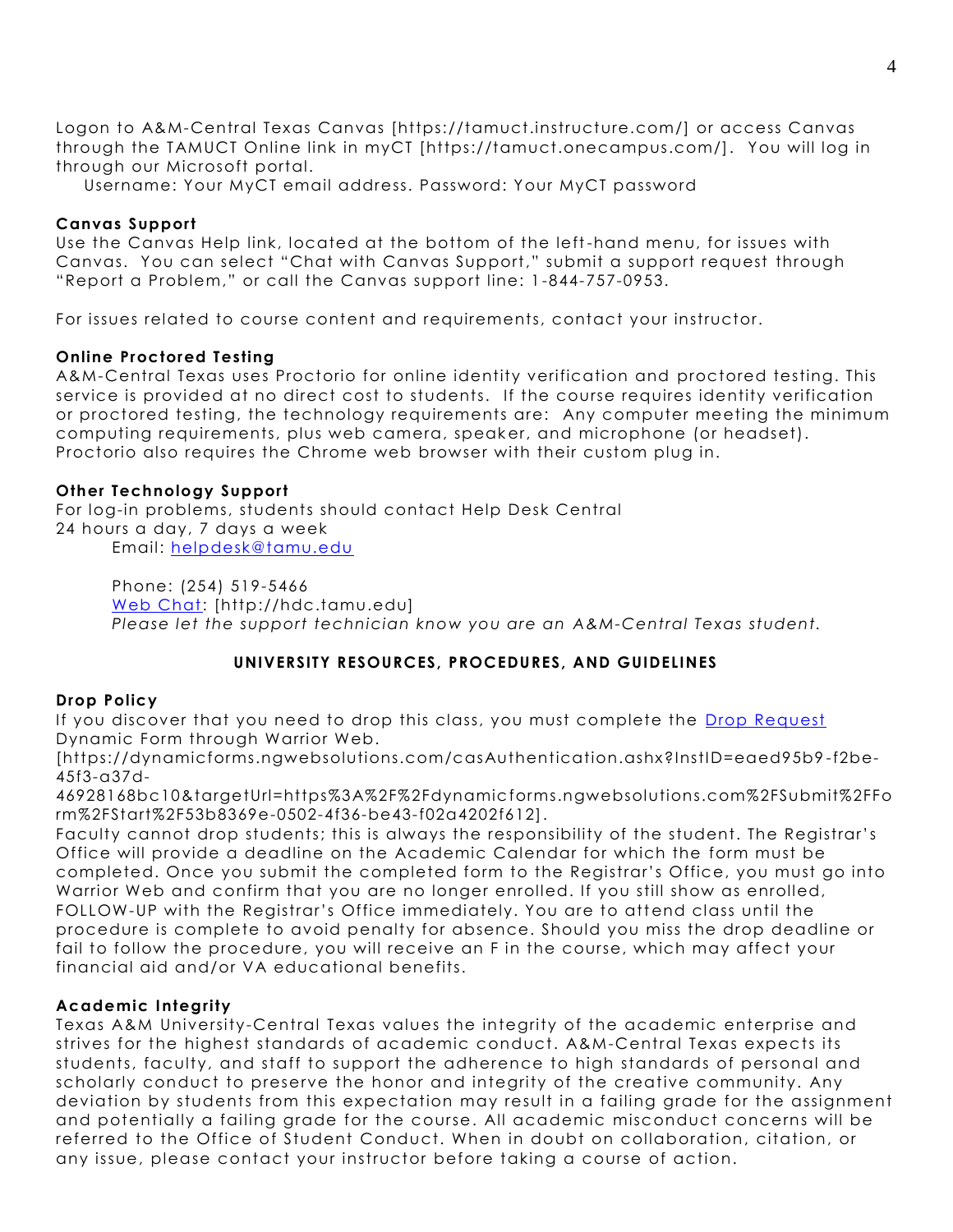# For more [information](https://nam04.safelinks.protection.outlook.com/?url=https%3A%2F%2Fwww.tamuct.edu%2Fstudent-affairs%2Fstudent-conduct.html&data=04%7C01%7Clisa.bunkowski%40tamuct.edu%7Ccfb6e486f24745f53e1a08d910055cb2%7C9eed4e3000f744849ff193ad8005acec%7C0%7C0%7C637558437485252160%7CUnknown%7CTWFpbGZsb3d8eyJWIjoiMC4wLjAwMDAiLCJQIjoiV2luMzIiLCJBTiI6Ik1haWwiLCJXVCI6Mn0%3D%7C1000&sdata=yjftDEVHvLX%2FhM%2FcFU0B99krV1RgEWR%2BJ%2BhvtoR6TYk%3D&reserved=0) regarding the Student Conduct process,

[https://www.tamuct.edu/student-affairs/student-conduct.html]. Paste into your browser. Click on Code of Student Conduct under Important Documents.

If you know of potential honor violations by other students, you may submit a [report,](https://nam04.safelinks.protection.outlook.com/?url=https%3A%2F%2Fcm.maxient.com%2Freportingform.php%3FTAMUCentralTexas%26layout_id%3D0&data=04%7C01%7Clisa.bunkowski%40tamuct.edu%7Ccfb6e486f24745f53e1a08d910055cb2%7C9eed4e3000f744849ff193ad8005acec%7C0%7C0%7C637558437485262157%7CUnknown%7CTWFpbGZsb3d8eyJWIjoiMC4wLjAwMDAiLCJQIjoiV2luMzIiLCJBTiI6Ik1haWwiLCJXVCI6Mn0%3D%7C1000&sdata=CXGkOa6uPDPX1IMZ87z3aZDq2n91xfHKu4MMS43Ejjk%3D&reserved=0) [https://cm.maxient.com/reportingform.php?TAMUCentralTexas&layout\_id=0].

# **Academic Accommodations**

At Texas A&M University-Central Texas, we value an inclusive learning environment where every student has an equal chance to succeed and has the right to a barrier-free education. The Warrior Center for Student Success, Equity and Inclusion is responsible for ensuring that students with a disability receive equal access to the university's programs, services and activities. If you believe you have a disability requiring reasonable accommodations, please contact the Office of Access and Inclusion, WH-212; or call (254) 501-5836. Any information you provide is private and confidential and will be treated as such.

For more information, please visit our **Access & Inclusion** Canvas page (log-in required) [https://tamuct.instructure.com/courses/717]

# **Important information for Pregnant and/or Parenting Students**

Texas A&M University-Central Texas supports students who are pregnant and/or parenting. In accordance with requirements of Title IX and related guidance from US Department of Education's Office of Civil Rights, the Dean of Student Affairs' Office can assist students who are pregnant and/or parenting in seeking accommodations related to pregnancy and/or parenting. Students should seek out assistance as early in the pregnancy as possible. For more information, please visit [Student Affairs](https://www.tamuct.edu/student-affairs/index.html) [https://www.tamuct.edu/studentaffairs/index.html]. Students may also contact the institution's Title IX Coordinator. If you would like to read more about these [requirements and guidelines](http://www2.ed.gov/about/offices/list/ocr/docs/pregnancy.pdf) online, please visit the website [http://www2.ed.gov/about/offices/list/ocr/docs/pregnancy.pdf].

Title IX of the Education Amendments Act of 1972 prohibits discrimination on the basis of sex and gender–including pregnancy, parenting, and all related conditions. A&M -Central Texas is able to provide flexible and individualized reasonable accommodation to pregnant and parenting students. All pregnant and parenting students should contact the Associate Dean in the Division of Student Affairs at (254) 501 -5909 to seek out assistance. Students may also contact the University's Title IX Coordinator.

# **Tutoring**

Tutoring is available to all A&M-Central Texas students, both virtually and in-person. Student success coaching is available online upon request.

If you have a question, are interested in becoming a tutor, or in need of success coaching contact the Warrior Center for Student Success, Equity and Inclusion at (254) 501-5836, visit the Warrior Center at 212 Warrior Hall, or by emailing [WarriorCenter@tamuct.edu.](mailto:WarriorCenter@tamuct.edu)

To schedule tutoring sessions and view tutor availability, please visit Tutor [Matching](https://tutormatchingservice.com/TAMUCT)

[Services](https://tutormatchingservice.com/TAMUCT) [https://tutormatchingservice.com/TAMUCT] or visit the Tutoring Center in 111 Warrior Hall. Chat live with a remote tutor 24/7 for almost any subject from on your computer! Tutor.com is an online tutoring platform that enables A&M-Central Texas students to log in and receive online tutoring support at no additional cost. This tool provides tutoring in over 40 subject areas except writing support. Access Tutor.com through Canvas.

# **University Writing Center**

University Writing Center: Located in Warrior Hall 416, the University Writing Center (UWC) at Texas A&M University–Central Texas (A&M–Central Texas) is a free service open to all A&M – Central Texas students. For the Fall 2021 semester, the hours of operation are from 10:00 a.m.-5:00 p.m. Monday thru Thursday in Warrior Hall 416 (with online tutoring available ever y hour as well) with satellite hours available online only Monday thru Thursday from 6:00 -9:00 p.m. and Saturday 12:00-3:00 p.m.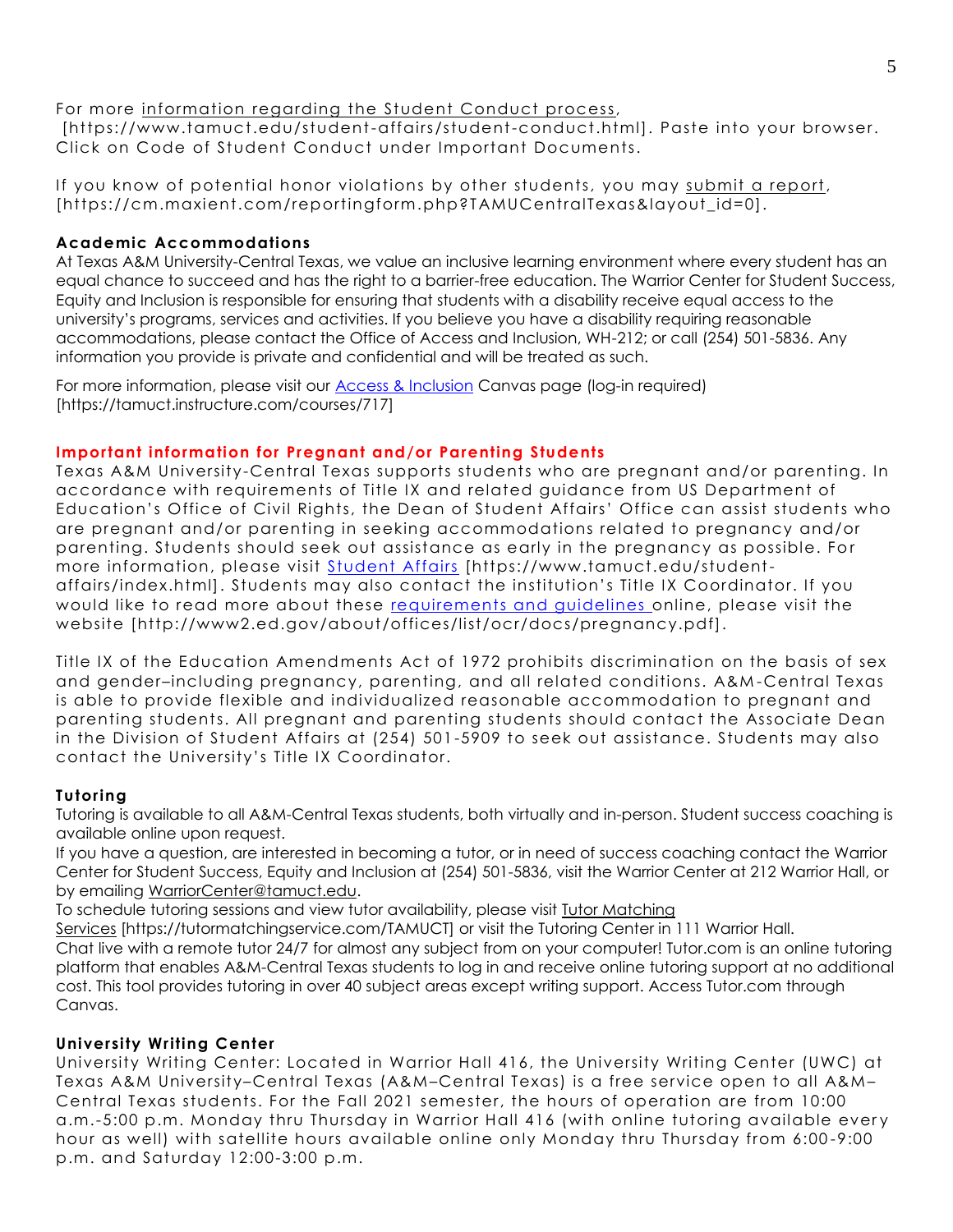Tutors are prepared to help writers of all levels and abilities at any stage of the writing process. While tutors will not write, edit, or grade papers, they will assist students in developing more effective composing practices. By providing a practice audience for students' ideas and writing, our tutors highlight the ways in which they read and interpret students' texts, offering guidance and support throughout the various stages of the writing process. In addition, students may work independently in the UWC by checking out a laptop that runs the Microsoft Office suite and connects to WIFI, or by consulting our resources on writing, including all of the relevant style guides. Whether you need help brainstorming ideas, organizing an essay, proofreading, understanding proper citation practices, or just want a quiet place to work, the UWC is here to help!

Students may arrange a one-to-one session with a trained and experienced writing tutor by making an appointment via WCOnline at https://tamuct.mywconline.com/. In addition, you can email Dr. Bruce Bowles Jr. at bruce.bowles@tamuct.edu if you have any questions about the UWC, need any assistance with scheduling, or would like to schedule a recurring appointment with your favorite tutor by making an appointment via WCOnline at https://tamuct.mywconline.com/. In addition, you can email Dr. Bruce Bowles Jr. at bruce.bowles@tamuct.edu if you have any questions about the UWC, need any assistance with scheduling, or would like to schedule a recurring appointment with your favorite tutor.

#### **University Library**

The University Library provides many services in support of research across campus and at a distance. We offer over 200 electronic databases containing approximately 250,000 eBooks and 82,000 journals, in addition to the 85,000 items in our print collection, which can be mailed to students who live more than 50 miles from campus. Research guides for each subject taught at A&M-Central Texas are available through our website to help students navigate these resources. On campus, the library offers technology including cameras, laptops, microphones, webcams, and digital sound recorders.

Research assistance from a librarian is also available 24 hours a day through our online chat service, and at the reference desk when the library is open. Research sessions can be scheduled for more comprehensive assistance, and may take place on Skype or in-person at the library. Assistance may cover many topics, including how to find articles in peerreviewed journals, how to cite resources, and how to piece together research for written assignments.

Our 27,000-square-foot facility on the A&M-Central Texas main campus includes student lounges, private study rooms, group work spaces, computer labs, family areas suitable for all ages, and many other features. Services such as interlibrary loan, TexShare, binding, and laminating are available. The library frequently offers workshops, tours, readings, and other events. For more information, please visit our [Library](https://tamuct.libguides.com/index) [website](https://tamuct.libguides.com/index) [http://tamuct.libguides.com/index].

#### **A Note about Sexual Violence at A&M-Central Texas**

Sexual violence is a serious safety, social justice, and public health issue. The university offers support for anyone struggling with these issues. University faculty are mandated reporters, so if someone discloses that they were sexually assaul ted (or a victim of Domestic/Dating Violence or Stalking) while a student at TAMUCT, faculty members are required to inform the Title IX Office. If you want to discuss any of these issues confidentially, you can do so through Student Counseling (254 -501-5955) located on the second floor of Warrior Hall (207L).

Sexual violence can occur on our campus because predators often feel emboldened, and victims often feel silenced or shamed. It is incumbent on ALL of us to find ways to actively create environments that tell predators we don't agree with their behaviors and tell survivors we will support them. Your actions matter. Don't be a bystander; be an agent of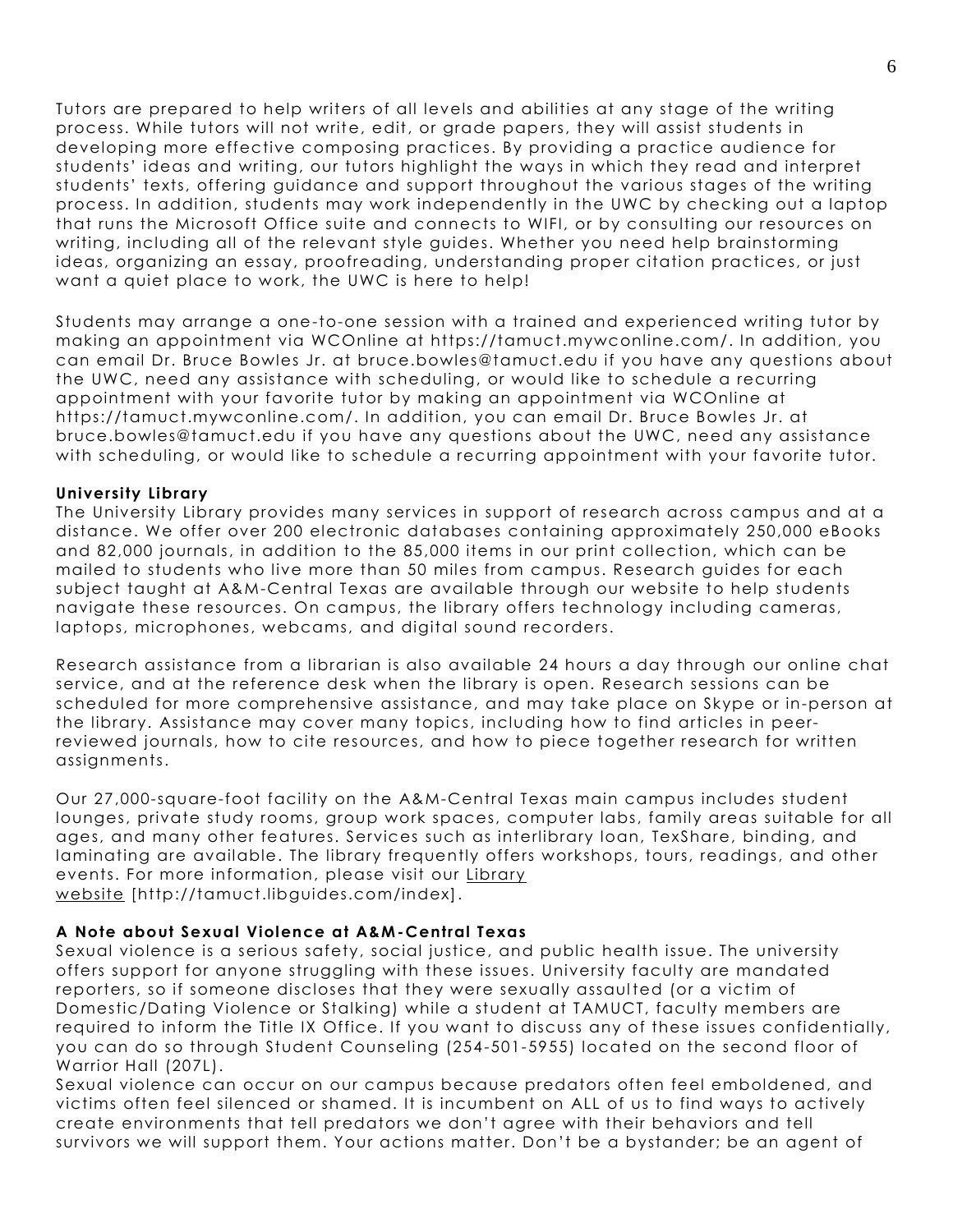change. For additional information on campus policy and resources visit the [Title IX](https://www.tamuct.edu/compliance/titleix.html)  [webpage](https://www.tamuct.edu/compliance/titleix.html) [\[https://www.tamuct.edu/compliance/titleix.html\]](https://www.tamuct.edu/compliance/titleix.html).

#### **Behavioral Intervention**

Texas A&M University-Central Texas cares about the safety, health, and well-being of its students, faculty, staff, and community. If you are aware of individuals for whom you have a concern, please make a referral to the Behavioral Intervention Team. Referring your concern shows you care. You can complete the [referral](https://cm.maxient.com/reportingform.php?TAMUCentralTexas&layout_id=2) online

[https://cm.maxient.com/reportingform.php?TAMUCentralTexas&layout\_id=2].

Anonymous referrals are accepted. Please see the [Behavioral Intervention Team](https://www.tamuct.edu/student-affairs/bat.html) website for more information [https://www.tamuct.edu/student-affairs/bat.html]. If a person's behavior poses an imminent threat to you or another, contact 911 or A&M -Central Texas University Police at 254-501-5805.

## **INSTRUCTOR POLICIES**

### **Copyright Notice:**

Students should assume that all course material is copyrighted by the respective author(s). Reproduction of course material is prohibited without consent by the author and/or course instructor. Violation of copyright is against the law and Texas A&M University -Central Texas' Code of Academic Honesty. All alleged violations will be reported to the Office of Student Conduct.

### **Class Policies:** *Attendance & Late Work*

Attendance, punctuality, and participation are required. Being prepared to participate includes completing assigned reading and bringing necessary textbooks, assignments and materials to class. Remember to bring a positive attitude, a willingness to learn and change your mind.

#### **Attendance:**

More than three (3) class absences will result in a loss of professionalism points and possibly lowering the final points by one letter grade. More than four (4) absences will result in a loss of professionalism points and may result in failure of the class. Two partial absences will equal one absence. Students missing class are responsible for notes, handouts, assignments and any changes in schedules and/or the syllabus. Find a reliable classmate who will take notes, collect handouts, and provide pertinent information if you must be absent.

If a student has extenuating circumstances and contacts me in a timely manner, the absence may be excused. If the student does not communicate to me the reason (generally) for the absence, it will more than likely be considered unexcused. Therefore, please contact me to discuss any absence. Generally, excused absences will require documentation.

#### **Late Work:**

The professor will deduct 10% of the possible assigned points if an assignment is past due. Ten percent will be deducted each additional day the assignment is late. Supplemental assignments are not available. Be aware of the time and date each assignment is due.

Late work will be accepted without penalty only under extreme extenuating circumstances. This information will be communicated to the professor in a timely manner (no more than two days after the due date) and directly from the student who will be or who is absent. The professor will not accept information from another student. If extenuating circumstances prevent a student from completing an assignment(s) by the due date, medical or other documentation is required.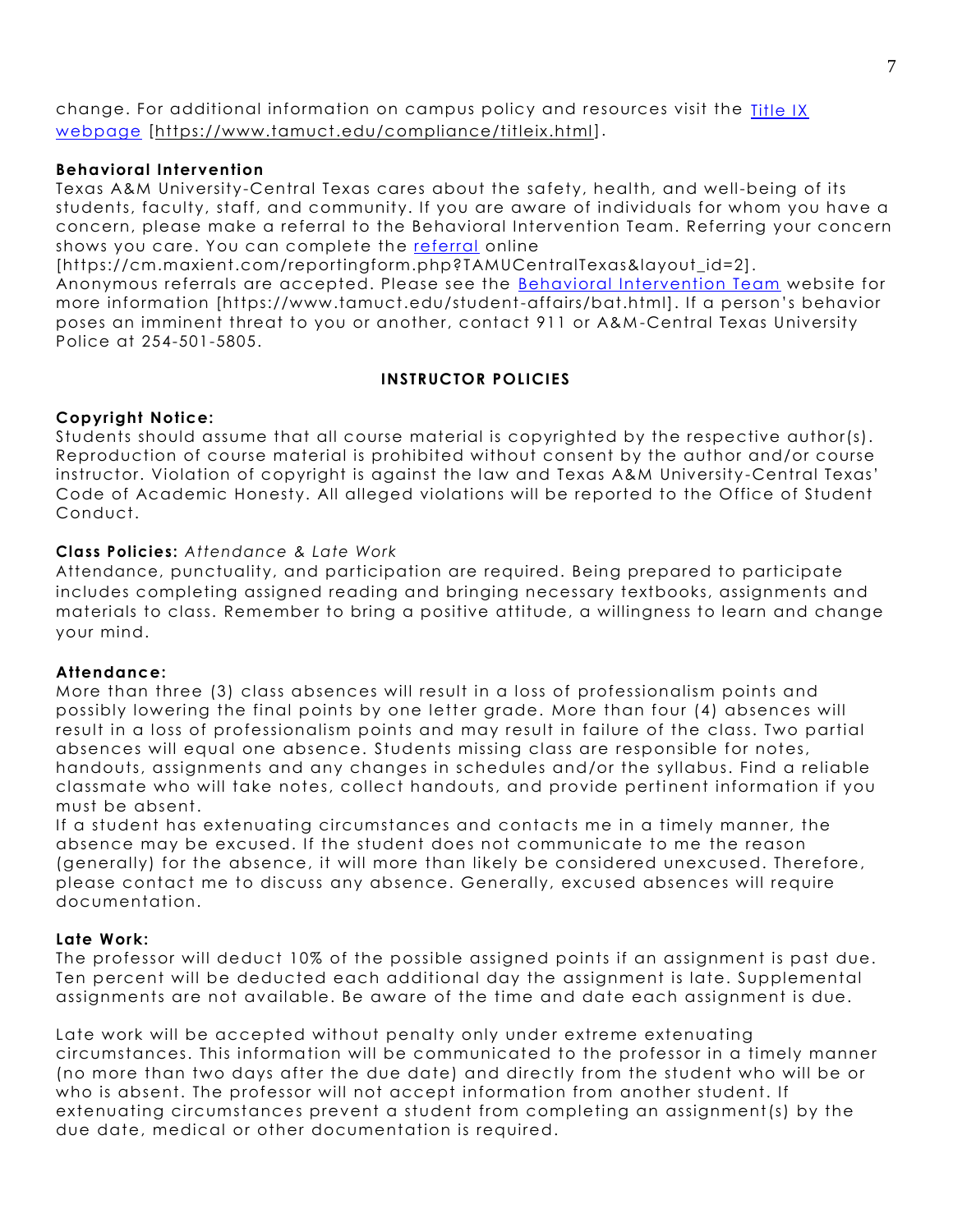#### **Uncooperative Technology**

If your computer or other device displays defiant tendencies, eats your homework, or exhibits other inappropriate behaviors, use a TAMUCT computer lab, the TAMUCT library, or a local library to complete your assignments. If an assignment is due on Canvas, you may email or print a hard copy of the assignment and send or bring it to me if necessary. All media are due on the required day and time.

#### **Academic Integrity:**

The professor will adhere to the University's policy of Academic Integrity.

This syllabus is an overview of the course, a description of the learning tasks, and an explanation of university policy. The professor reserves the right to amend the syllabus during the term.

*Be cognizant of Canvas Announcements and all emails that may indicate changes to the syllabus and the class.*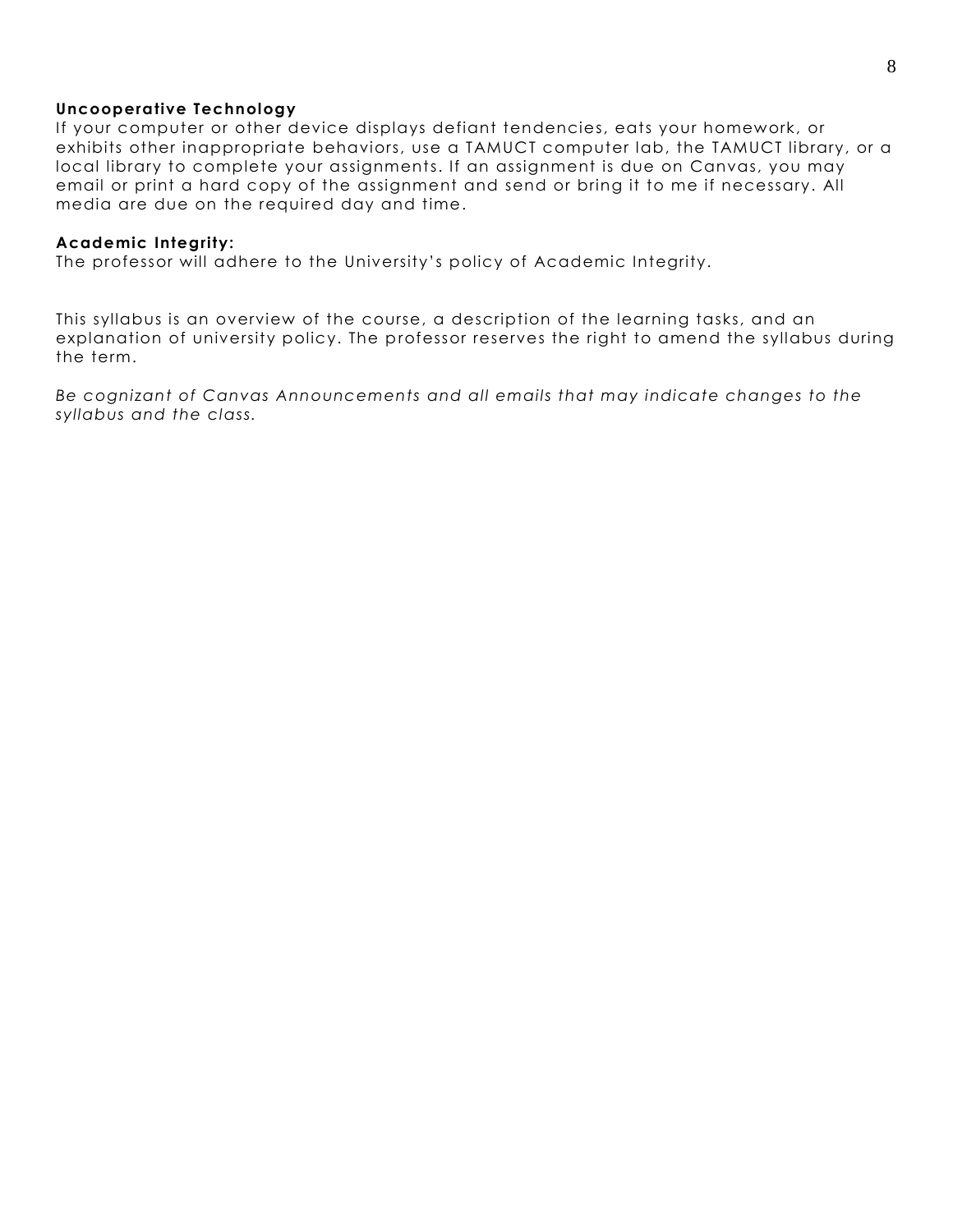### **STANDARDS OF PROFESSIONAL CONDUCT**

Teachers have a responsibility for professional behavior and conduct at all times. The Teacher Education Program at TAMUCT expects high standards of professional conduct during your teacher preparation training and field-based observations. The following categories describe, in general, the expected professionalism.

### **I. Attendance and Punctuality**

Attendance and punctuality are required for all classes, tests, seminars, group meetings, small and large group collaboration, and all field-based experiences.

## **II. Professional Attitude**

Maturity and commitment to the profession of teaching is reflected by your positive attitude. Keeping a positive, professional attitude is crucially important to your course work.

### **III. Professional Communication Skills**

Professionalism in your interactions with public school and university personnel implies (1) active listening, (2) thoughtful responses, (3) appropriate written and oral communication skills, and (4) active participation in class and field -based observations. Assuming full professional responsibility also means contributing to small and large group interactions, planning sessions, and assuming an active role in your professional development when appropriate.

Your professional behaviors communicate your integrity and character. These professional behaviors include how well you articulate your ideas and beliefs in facilitating instruction, the speech you use, the interactions with your peers, compliance with the school district dress and appearance guidelines, and the highest respect for teacher-student relationships.

It is extremely important to respect and honor the confidentiality of all interactions with school districts, administrators, teachers, and students during your pre -practicum experience.

## **IV. Honesty and Ethical Behavior Reflecting good Character**

It is imperative that you do not undermine your personal integrity in any way nor project that appearance in any situation.